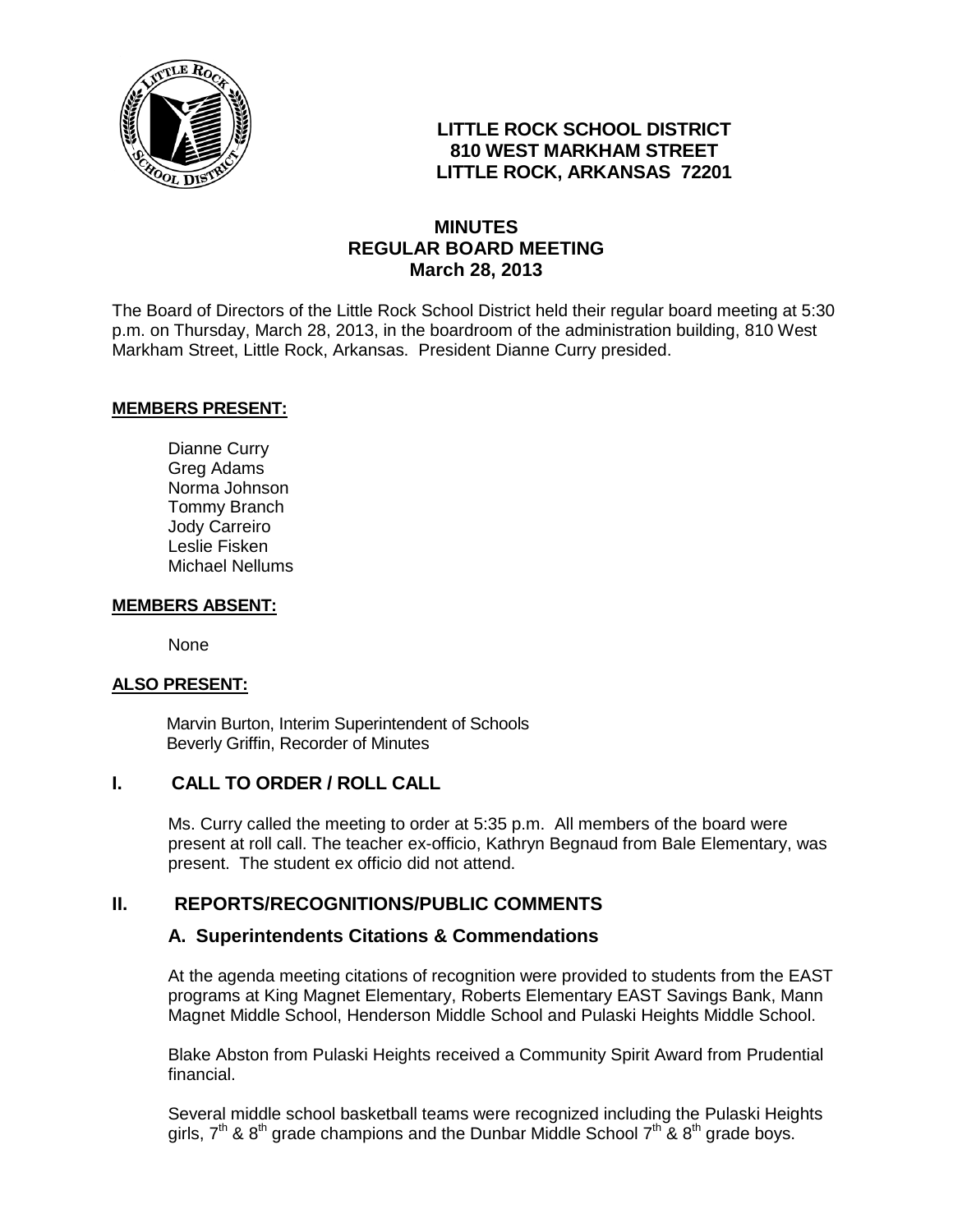Grace Dostart and Tressa Tinner from Parkview were recipients of \$2,000 scholarships from the THEA Foundation.

In the Dell Scholars program, four students from Central High School were recognized.

Mandy Nguyen from Hall High School won the Arkansas State Champion Poetry Out Loud competition and took \$200.00 first place prize; Hall received \$500.00 as a result and Mandy will attend the national championship

Hall High School girls and boys teams won the state championship games. In addition, Tyler Scaife and Bobby Portis were selected to participate on the McDonald's All American team. Tyler was recognized as the Gatorade State Player of the Year

Ms. Curry presented a plaque honoring Dr. Holmes for his service to the district. In addition, Chicot Primary School staff and students presented Dr. Holmes with a painting done by a student.

Jeanne Huddle introduced Frank Holman, Director of Career Education at Arkansas Tech University, along with several of his graduate students who are aspiring to be **superintendents** 

At the meeting on March  $28<sup>th</sup>$ , Ms Smith introduced the winners of the district's Mathletes competition. Jefferson Elementary School students were the first place team, but were unable to attend tonight's meeting; Don Roberts Elementary team #1 won second place and Don Roberts Elementary team #2 won third place; Forest Park and Fulbright Elementary students also took awards. Jefferson students will be invited to attend a future meeting.

Students from the Math Counts national competition team from Mann Magnet Middle School were present: Nikoo Karbassi, Shayan Smani, Mohammed Mumtaz and Jack Lester.

In the Arkansas Council of Teachers of Mathematics Algebra I competition, Xueping Anna Sue Wond took second place and Zoran Bursac came in third. Both will be competing in the state competition.

Mann students participated in the Mu Alpha Theta National competition and won second place. Team members included Nikoo Karbassi, Shayan Smani, Abigail Bauman and Jones McConnell. Heather Jenkins was introduced as the team's math coach.

Pulaski Heights Middle School students participated in the National History Day competition at UALR. Students recognized included: Alex Crawford, Lillian Clement, Angie Brown, Owen Kong-McLain, Steve Wise, Jack Curtis, Makynzi Watson-Williams, Jordan Staggers, Tulshi Amin, Meredith Hatfield, Hannah Cozart, Madeline Wood, Sam Griffin, Addison Stone, Alex Pickell, Elisabeth Bates, Olivia Hope, Megan Sanders, and Riley Chafin. The teacher sponsors Janet Buford and Jacque Hogg were also recognized.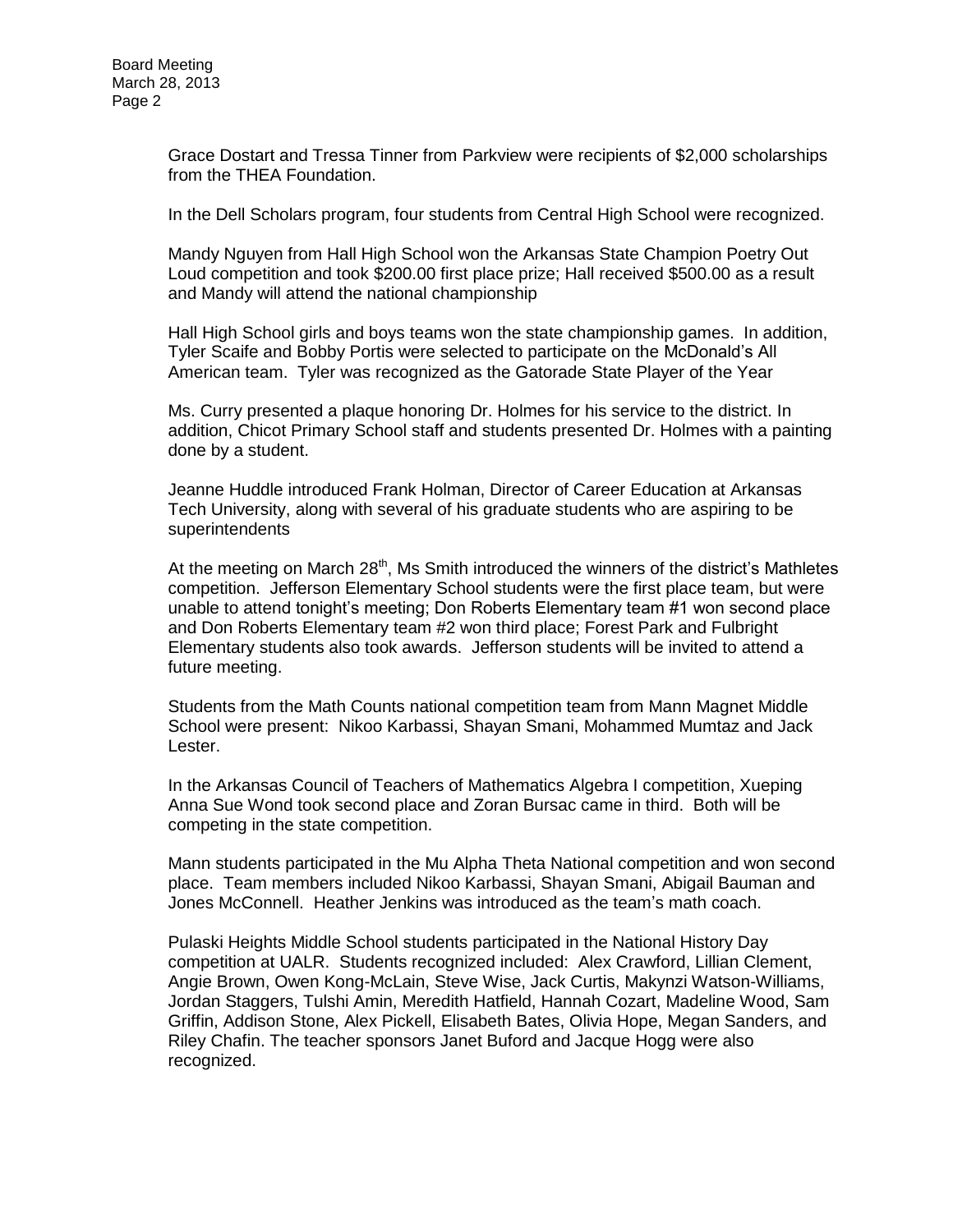Board Meeting March 28, 2013 Page 3

#### **B. Remarks from Citizens**

Lindsay Carter introduced herself as a Roberts Elementary pre-K parent. She reported her child had benefitted immensely from participation in the pre-K program at Roberts. She was disappointed pre-K classes would no longer be offered at Roberts and she asked the board to consider converting space available in the west Little Rock area to develop a free-standing pre-K center.

Amy Bell, parent of three children, with two attending school in the LRSD, described herself as a "middle class, small business owner, and advocate for public education." She thanked the board for their efforts to purchase land for a west LR middle school and asked for continued planning for the population growth in west LR. She expressed concern that her students, currently Pre-K and second grade, would not have a middle school option in a few years. Their choices currently would be to pay for private school, move to a suburb outside of Little Rock, or enroll in a charter school. "There have to be options for middle and high school students."

#### **C. Donations of Property**

Mr. Carreiro, read the donations as listed in the following chart and followed by a motion to approve and accept the donations. Mr. Branch seconded the motion, and it **carried unanimously**.

| <b>SCHOOL/DEPARTMENT</b>     | <b>ITEM</b>                                                                                                          | <b>DONOR</b>                                                                              |
|------------------------------|----------------------------------------------------------------------------------------------------------------------|-------------------------------------------------------------------------------------------|
| Central High School          | Cash donation to softball team -<br>\$250.00                                                                         | <b>Higher Ground Electric Company</b>                                                     |
|                              | Modular panels - valued at \$200.00                                                                                  | Mr. Pat Riley                                                                             |
|                              | Refrigerator, valued at \$200.00 for<br>teacher's lounge                                                             | Mr. Pat Riley                                                                             |
|                              | Donation of a snare drum, valued at<br>\$150.00 to the band program                                                  | Mr. & Mrs. John Delurey                                                                   |
|                              | Cash donation to baseball program -<br>\$4,000.00                                                                    | Mr. & Mrs. H. Baker Kurrus / Kurrus<br><b>Family Charitable Trust</b>                     |
| Forest Heights Middle School | \$500.00 grant to the math & science<br>department                                                                   | BHT Investment Company, Inc. /<br>Doublebee's Exxon Mobile /<br><b>Education Alliance</b> |
|                              | Hats, gloves, scarves for students<br>valued at \$525.00; refreshments for<br>faculty valued at \$62.00              | <b>Faith United Methodist Church</b>                                                      |
|                              | Donation of Six Dell keyboards valued<br>at \$119.94                                                                 | Jon and Diane Cartwright                                                                  |
| Hall High School             | Cash donation to the boys basketball<br>program - \$300.00                                                           | Top Level Tournaments, LLC                                                                |
|                              | \$1,500.00 Eco-Schools Action Project<br>Mini-grant for Jonathan Buford /<br><b>Environmental Science Department</b> | National Wildlife Federation                                                              |

#### **DONATIONS**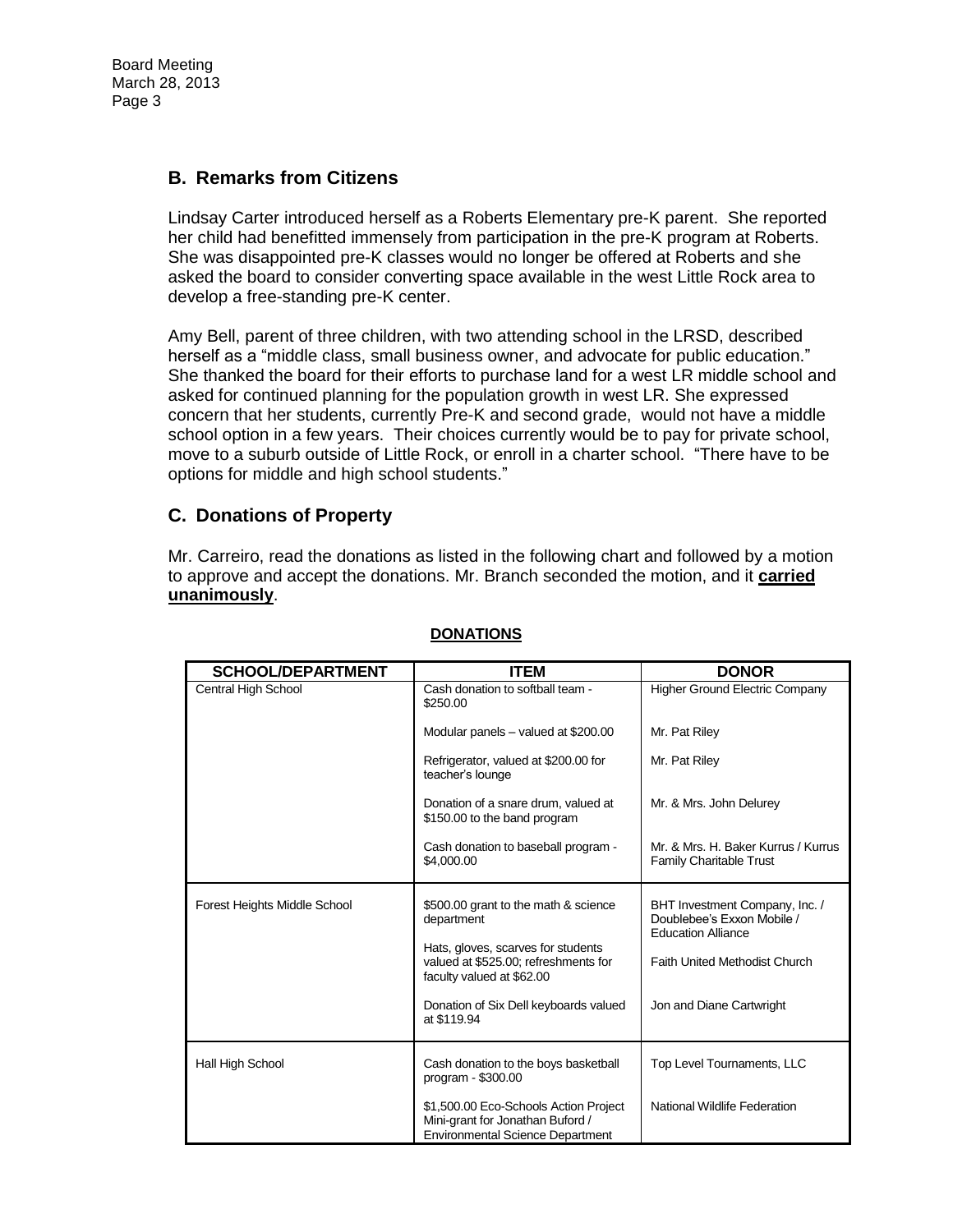| <b>SCHOOL/DEPARTMENT</b> | ITEM                                                                                 | <b>DONOR</b>                                                      |
|--------------------------|--------------------------------------------------------------------------------------|-------------------------------------------------------------------|
| Henderson Middle School  | \$500.00 cash to the math and science<br>department                                  | BHT Investment Company, Inc. / B-<br>B Oil Company Exxon / Conoco |
| Romine Elementary        | Donation of refreshments valued at<br>\$150.00 for parent's math & literacy<br>night | On the Border                                                     |

# **D. ADE – Dr. Laura Bednar**

Dr. Bednar had been invited to attend the meeting, but was unavailable. Mr. Glasgow reported and responded to questions regarding the priority schools and efforts to improve instructions in those schools. He notified the board he and others from the district would be meeting with ADE representatives and school improvement specialists in the coming week.

# **E. Henderson Middle School Presentation**

Suzi Davis introduced a video from the broadcast journalism class at Henderson Middle School. Millicent Anderson introduced Steve Geurin, Henderson principal, and the student videographers, Roy Hatcher and Joseph Cranford. It was noted that EAST lab students at Henderson participate in the LRSD Computer Power Day.

The board voted to reorder the agenda to present information from the Firefighter's Junior Cadet Program at Metropolitan Career and Technical Center. Action will be reported as presented in the agenda.

# **F. Legal Update**

Khayyam Eddings provided an update regarding a lawsuit filed by employees in the district's maintenance department. Late this afternoon Judge Susan Wright granted the district summary judgment, dismissing all 19 of the plaintiffs' complaints.

### **G. Little Rock PTA Council**

No report.

### **H. Little Rock Education Association**

Cathy Kohler remarked on the opportunity for students at Metro to participate in the Firefighters Academy. She made remarks regarding the upcoming testing, reminding parents to make sure their students are prepared, well rested, and have a good breakfast.

### **III. REPORTS AND COMMUNICATIONS**

### **A. Remarks from Board Members**

Ms. Fisken commented on the partnership with Metro and the city fire department. She expressed excitement about preparing high school students for a career. She thanked Mr. Bailey, Mr. Glasgow and Mr. Burton for stepping up to serve as the interim leadership team.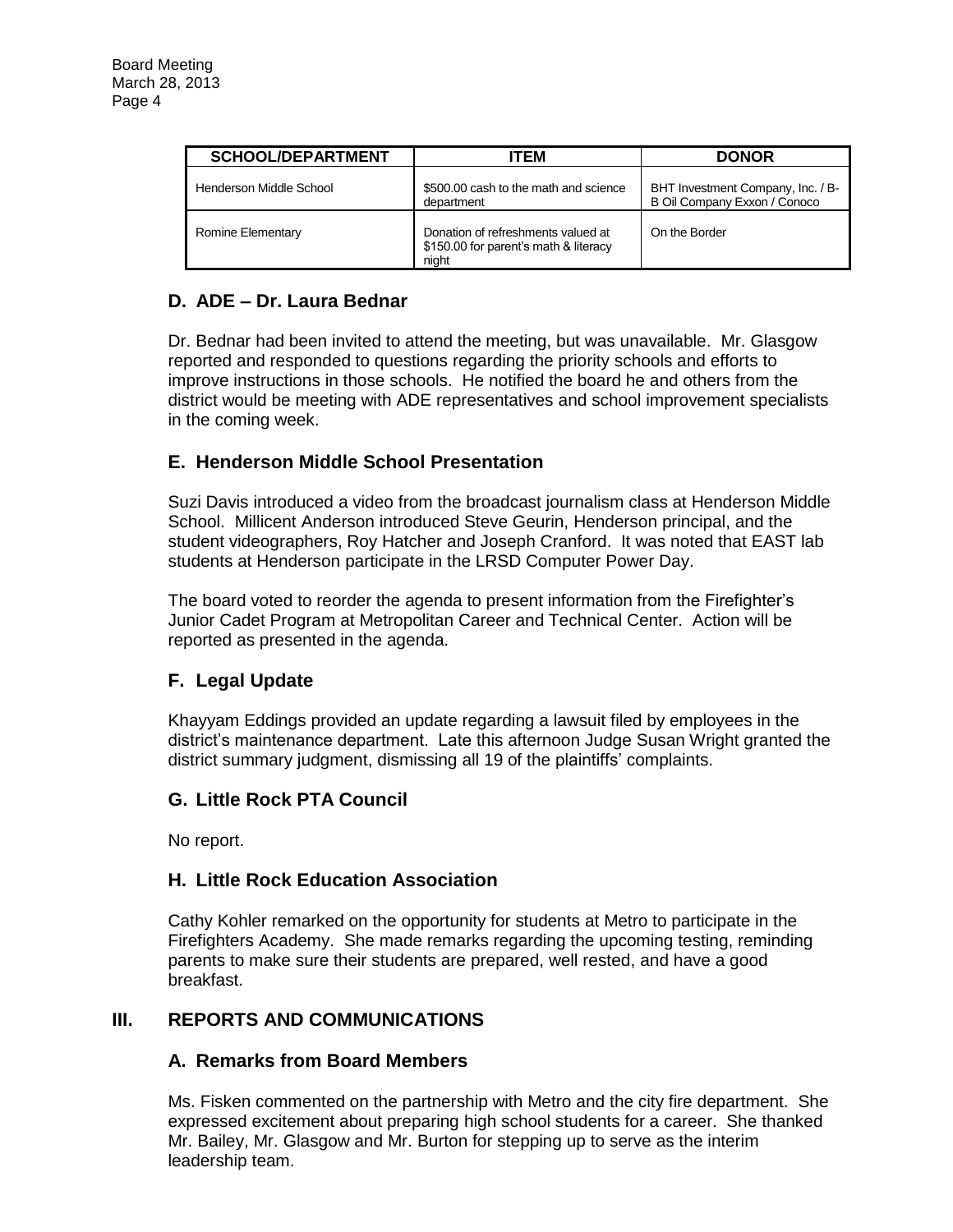Dr. Nellums echoed Ms. Kohler's remarks about preparing students for the upcoming state testing, stressing the importance of the successful administration of the tests. He reminded the audience that board members may advocate for their own constituency, but that they ultimately represent the entire district of LR. He noted some citizens want favor for specific things in certain areas, but board members have to remember to consider the total health of the school district when making decisions. He encouraged citizens to continue to speak and to exercise their voice. He also encouraged the board to conduct a full facilities study utilizing a consultant, to look at the full range of needs across the district before making any decisions.

Mr. Adams expressed condolences to the family and friends of Ms. Van Patter who taught for many years at M. L. King Elementary School and who recently died as a result of injuries suffered in an accident. He thanked the counselors and former staff members who went to King in support of those who were grieving. He spoke to the process of conducting a facilities review, noting that it was "very much needed" and would require a long process in order to do complete due diligence. He noted some members of the community, those in the poorer parts of the city and those in the growth areas, feel they are being left behind as future considerations are made. He asked listeners to hang in with us and help us look at and make decisions based on the big picture.

Mr. Carreiro thanked Mr. Burton, Mr. Glasgow and Mr. Bailey for taking the lead during the transition period until Dr. Suggs officially takes office on July 1. He thanked everyone involved in making Computer Power Day a great success. He reported 300 computers were provided to families including some to homeless families. He encouraged families to visit Mann Magnet school, to see the new wing, and consider Mann as a middle school option when making school choice decisions. He also expressed condolences to the family of Ms. Van Patter.

Mr. Branch expressed appreciation to Dr. Suggs for accepting the appointment as LRSD superintendent. He also thanked Mr. Burton, Mr. Glasgow, and Mr. Bailey for stepping up to assist in the transition.

Ms. Johnson complimented Ms. Norman for the work done to develop the fire cadet partnership. It is exciting, and we have students who would consider being a firefighter, or construction worker if given a chance. Not all students are interested in going to college. She is looking forward to big things in the LRSD. "We are positioning people for success."

Ms. Curry thanked Mr. Burton, Mr. Bailey and Mr. Glasgow for accepting the leadership challenge. She commented on the hard work going on to address all of the district's facility needs, and stated the administration was working on securing the services of a consultant to help make recommendations. She spoke to the growth areas of the city and the concerns regarding lack of space for Pre-K classes.

#### **B. Information / Update: Property Acquisition**

Mr. Bailey briefly addressed the board, referring to information provided in the March 14 board worksession. He discussed the various sites considered and the issues involved in finding land suitable for construction of a school. He stated major issues in West LR were a need for additional traffic lights and controls at high-traffic intersections.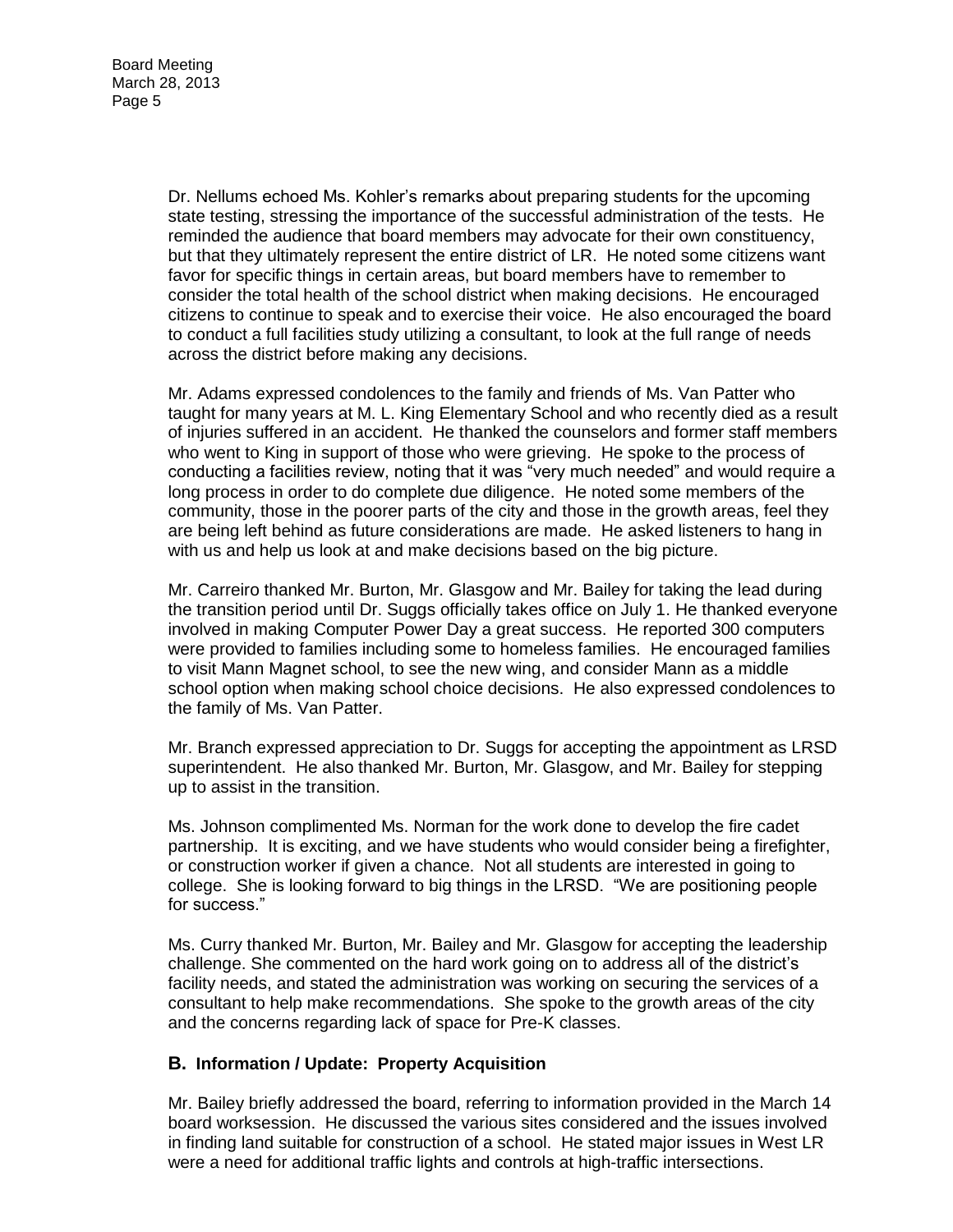Considerations for properties in southwest Little Rock include "soil stabilization" and problems experienced at Cloverdale with the foundations slowly sinking. He reported the administration was continuing to explore and negotiate on sites identified, and were planning and reviewing options to present to the board.

## **C. Internal Auditors Report**

The monthly auditor's report was provided in the board's agenda. No additional information was requested.

# **IV. APPROVAL OF ROUTINE MATTERS**

### **A. Minutes**

Minutes from the regular board meeting held on February 28, 2013, and from special meetings held on March 5 and March 14, 2013, were presented for review and approval. Ms. Johnson made a motion to approve the minutes; Ms. Fisken seconded the motion and it **carried unanimously**.

# **V. BOARD POLICY AND REGULATIONS REVIEW**

### **A. First Reading: Board Policy Revision – IKEC Award of Credit**

At the agenda meeting Mr. Glasgow and Ms. Young responded to questions from the board regarding IKEC, Award of Credit. The proposed revision removed the keyboarding by exam as a credit option; the district previously had a waiver, but it was no longer valid. Mr. Carreiro moved to approve the revision of IKEC on first reading. Mr. Branch seconded the motion and it **carried unanimously**.

#### **B. Board of Education Regulation Revisions: IKEC-R1 Credit for College, Dual Credit Courses and College Summer Enrichment Programs; IKA-R Nine Week / Semester / Yearly Grading Procedures; IKEC – R6 Advancement by Examination: Keyboarding**

Mr. Glasgow provided background information on the regulations presented for board's review. No vote was required, and the regulations as revised were presented for information only.

### **VI. ADMINISTRATION**

#### **A. Memorandum of Understanding between District and External Provider for Priority Schools**

The U. S. Department of Education approved a flexibility plan for districts with Priority Schools. The ADE-approved external services provider for those schools is required to sign a Memorandum of Understanding outlining accountability strategies and sanctions for developing and implementing Priority Improvement Plans. Pearson School Achievement Services was approved by the board as the external provider for all eight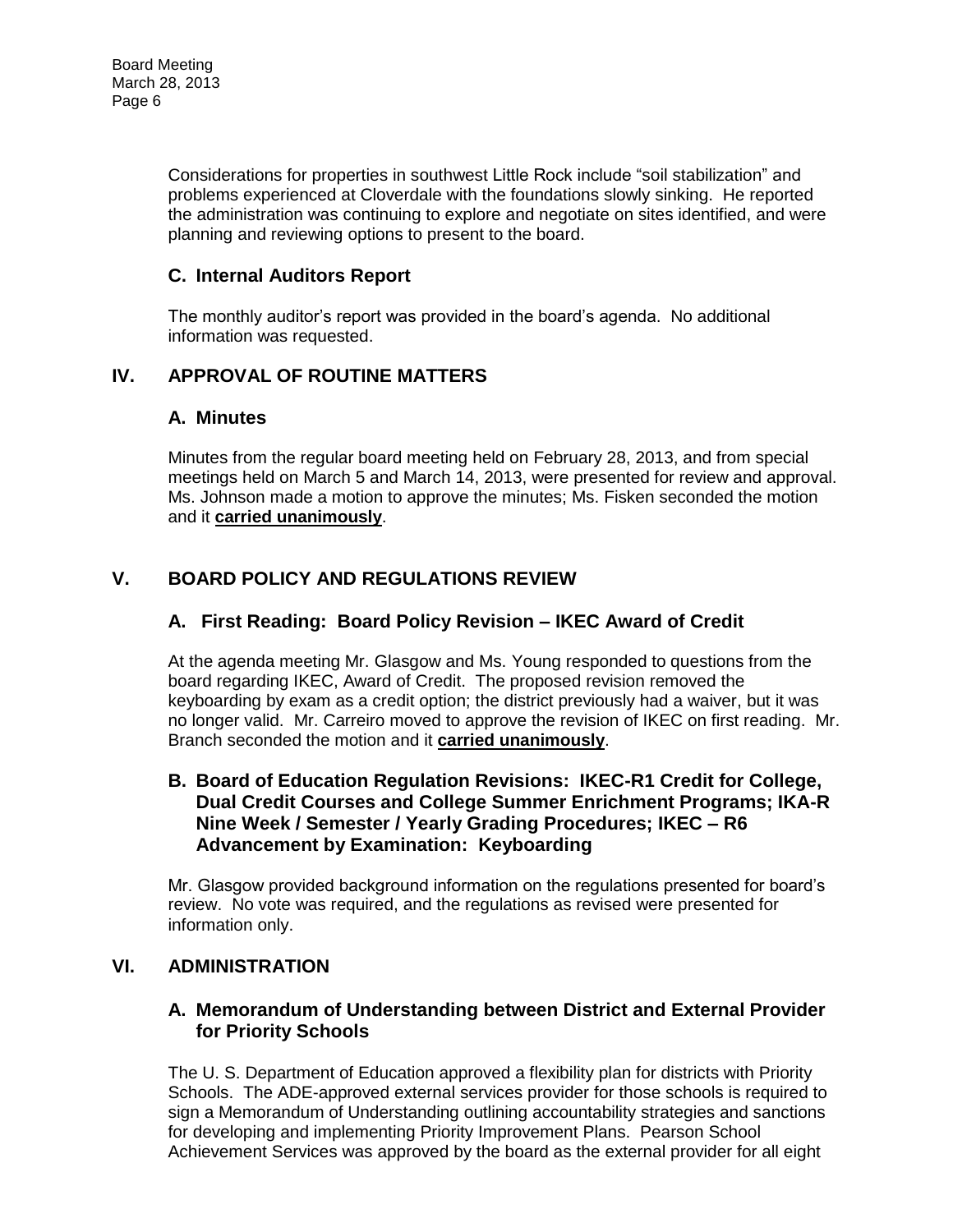LRSD priority schools. At the agenda meeting Mr. Glasgow provided a Powerpoint overview of the MoU and discussed the implications for the ADE required school improvement plans. He discussed the "AMO's," "IMO's," and Priority Improvement Plans. Board members asked to see the PIPS when they are developed.

Dr. Nellums made a motion to approve the Memorandum of Understanding as presented. Ms. Johnson seconded the motion and it **carried unanimously**.

### **VII. EDUCATIONAL SERVICES**

#### **A. Arkansas School Based Health Center Initiative Grant**

Linda Young was present at the agenda meeting to provide information on a grant submittal for a school based health center at Franklin Elementary. This five year grant would be used to promote health, wellness and academic achievement. Partnering with Arkansas Children's Hospital, UALR Children International and other community partners, the health center would provide basic physical, mental, dental and other services as needed by students in high-poverty areas.

The administration requested approval to submit of the grant. Mr. Adams made a motion to approve; Dr. Nellums seconded the motion and it **carried unanimously.** 

### **B. Secondary Mathematics Textbook Adoption 6-12**

Vanessa Cleaver presented a recommendation for adopting secondary mathematics textbooks as provided by a committee of secondary teachers and administrators. Ms. Cleaver introduced members of the committee and representatives from each of the secondary schools. Copies of the textbooks were available for review in the board's conference area. Ms. Fisken made a motion to approve the textbook adoption; Mr. Branch seconded the motion. It **carried unanimously**.

### **VIII. SCHOOL SERVICES**

### **A. Firefighter Jr. Cadet Protective Services Program**

Cassandra Norman-McGee, and LR Fire Department representatives Captain Warren Robinson and Chief Gregory Summers, presented detailed information about the fire department, the annual budget and the need to recruit firefighters for the city of Little Rock. The fire department's annual budget is \$36.2 million, 92% of which goes to payroll. Captain Robinson reviewed a PowerPoint and encouraged the board to invest in the future careers of our students by supporting the proposed Jr. Cadet program.

The summer cadet program would provide up to 15 students training for 15 hours a week. They would work directly with fire safety education personnel and receive training to provide information to children across the city during the city's summer recreation programs. Currently all hiring of fire department personnel is done through the civil service exam, but the Chief will be requesting an allowance to hire from within the cadet program. The students will receive certifications for EMT, CPR, and first responders training.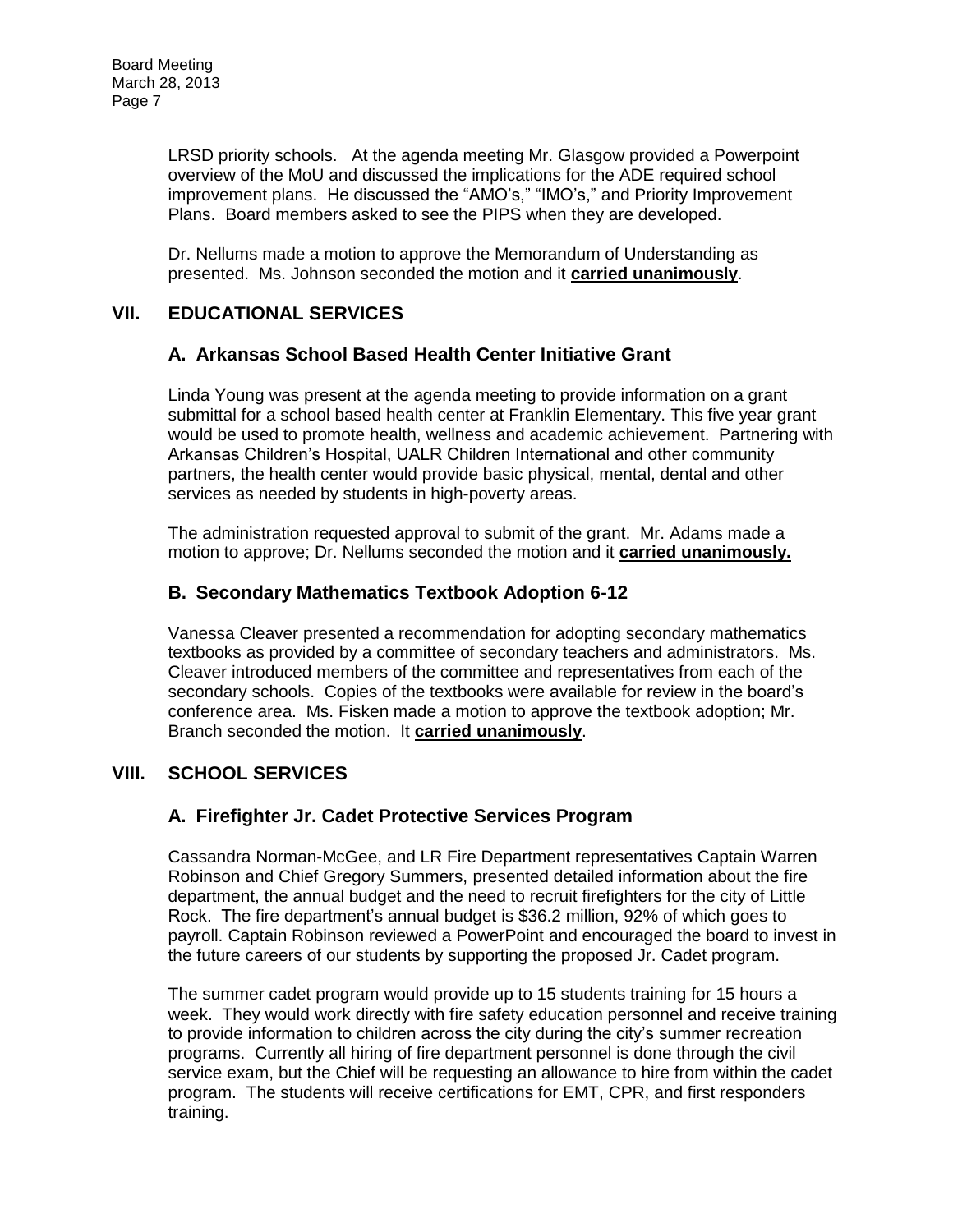Mr. Carreiro made a motion to approve the partnership with the City of Little Rock Fire Department and approved the addition of the first responders course to the LRSD curriculum. Ms. Fisken seconded the motion, and it **carried unanimously**.

# **IX. HUMAN RESOURCES**

### **A. Personnel Changes**

Routine personnel changes were provided in the board's agenda. Ms. Fisken moved to approve; Mr. Branch seconded the motion and it **carried unanimously**.

# **B. School Calendar 2013-14**

The administration presented a proposed calendar of student days. The calendar included 178 student attendance days, 21 vacation and holidays, 4 days allocated to teacher workdays, conference and record days, and 10 staff development days. Mr. Branch made a motion to approve the calendar as presented. Ms. Johnson seconded the motion, and it **carried unanimously**.

### **X. FINANCE & SUPPORT SERVICES**

### **A. Request to hire two non-certified support positions**

Leon Adams presented information on students who are eligible for services under Title I, including shelter, clothing, and medical care. He presented a proposal to hire two additional staff persons who can be in the schools and the community to identify students who are in need and process the necessary paperwork to receive Title I, Part A funding.

Dr. Nellums moved to approve the hiring of a Title I Family Service Coordinator and a Title I Bilingual Family Service Coordinator. Ms. Johnson seconded the motion and it **carried unanimously**.

### **B. Budget Update**

Kelsey Bailey provided a brief overview and discussed continuing to streamline personnel costs across the district. He reviewed reports provided in the agenda, and responded to questions.

### **C. Monthly Financial Statements**

The monthly financial reports were provided as part of the board's agenda.

## **XI. CLOSING REMARKS**

### **A. Announcements and Reminders**

- Mr. Adams announced the Anti-bullying Committee meeting at 6:00 p.m. on Thursday, April 4. The public was invited to attend.
- Artistry in the Rock dates announced, April 28-30.